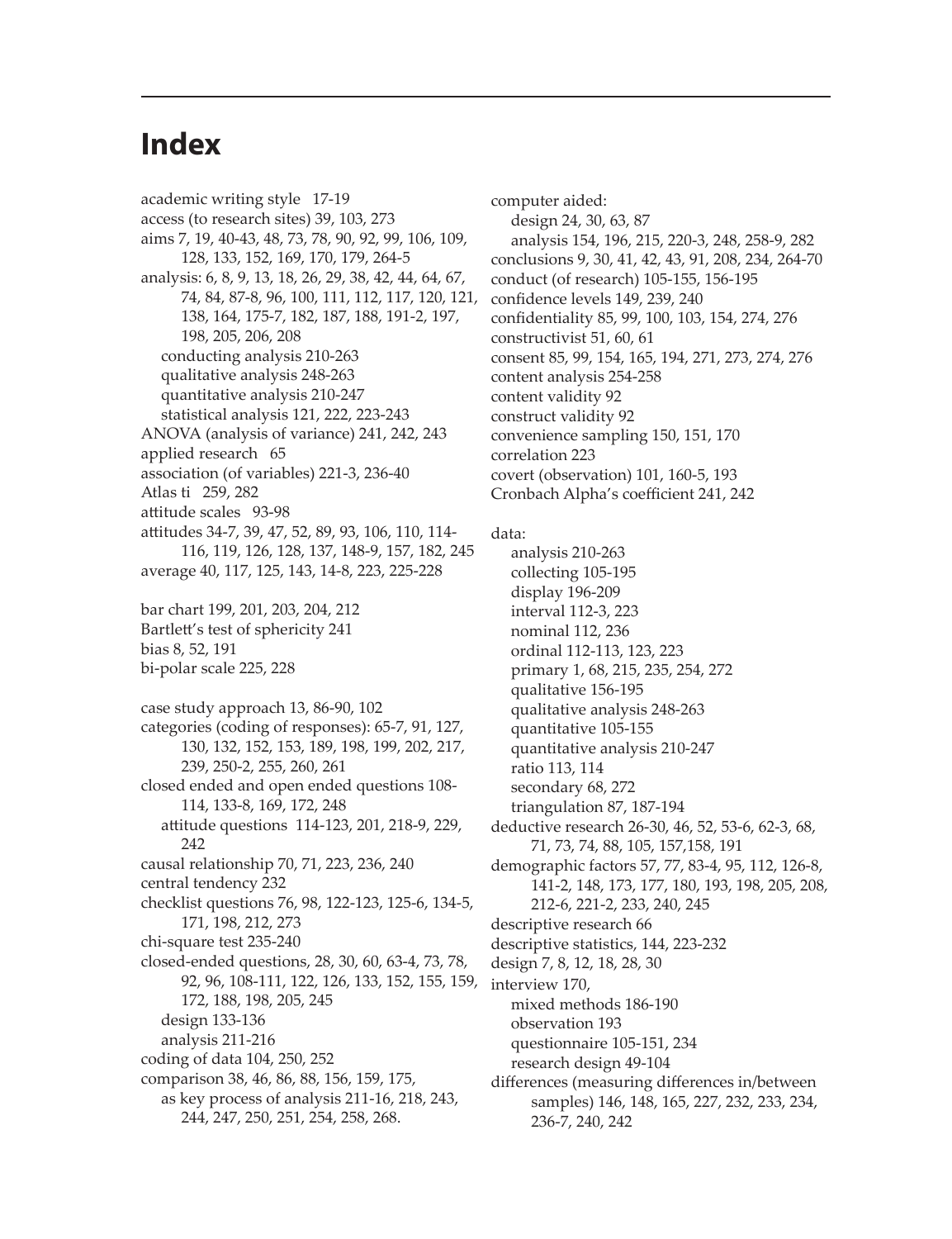dispersion 227, 232 distributed surveys 80-1, 82, 84-6 electronic database 34 electronic recording device 76, 80, 93 electronic surveys 170, 173, 174, 182, 205 epistemology 51-2, 56, 61-3, 96, 102, 157, 190-1 errors (in research) 79, 81, 83, 133, 140 ethics 85, 97-101, 160 ethics form 271-278 events 10, 34, 47, 57, 70, 81, 89, 95, 109, 140, 161, 162, 166, 180, 215, 221 evidence 4, 5, 8, 9, 25, 27, 53, 57-8, 70, 78, 83, 87, 91, 146, 167, 185, 214-7, 245, 246, 262, 265 Excel 204, 259 experimental research 93 explanatory research, 65-7, 205, 255 exploratory research 65-7, 74, 80, 88, 190, 191 external validity 91 face-to-face research 45, 75-8, 80-2, 84-5, 92, 98, 99, 136, 139, 180-1, 217 factor analysis 240-243 festivals 10, 35, 47, 58, 71-2, 81, 89, 95, 118, 123-4, 141, 142, 180-4, 201-3, 213-6, 222, 241-3 field research 101 focus groups 28, 55, 63, 88, 158, 159, 179-187, 193, 205, 249, 252, 259, 260 football 72, 100, 162-4, 166 framework (conceptual) 3, 9, 53, 168, 249, 273 frequency distribution 224, 223-238, 259 gender 57, 77, 99, 142, 144, 147-8, 184, 212, 222, 240, 242 generalisable 191, 192 geography (locations) 27, 34, 77, 81, 142, 147, 259, 261-2 grounded 87 histogram 204 hypothesis: 53-4, 57-8, 68-74, 125, 146, 237, 239 null-hypothesis 70, 146, 237, 239 hypotheses 27, 28, 63, 106, 158, 248 independent variable 70, 71, 72 inductive research 28, 30, 46, 52-6, 62-3, 68, 73, 80, 88, 157, 158, 191 inferential statistics 144 informed consent 85, 99, 154, 165, 194, 273 internal validity 91 interpretivist 51, 61

interval data 112-4, 116-7, 120-1, 123, 135, 223, 233 interviews 10, 30, 42-3, 45, 55, 63, 77, 88, 92, 94, 98, 99, 157-9, 180, 245, 270, 272, 274 analysing 249-252 computer analysis 259-261 use in mixed methods 185-190, design and conduct 168-179 displaying 205, 206 jargon (avoiding) 152 journals 15, 23, 29, 43, 191, 265 knowledge 5, 6, 8, 25, 49, 51-2, 65, 75, 79, 136, 219, 242, 264 kurtosis 231 leading question 106, 124, 125, 152 level of confidence 149, 239 libraries 14, 23, 26, 34, 48 Likert scale 60, 93, 111, 113, 116-22, 127, 130, 133, 136-8, 199, 200, 216-9, 223, 225, 228-9, 235, 241, 242, 245 line graph 209, 212 literature review 3, 14, 22-48, 53, 101, 192, 212, 244, 267, literature survey 44, 48, 106, 267 longitudinal 60, 86 Mass Observation Study 162, 165 mean (arithmetic) 117, 119-20, 131, 143-4, 200, 201, 209, 216-9, 225-33, 235, 240-3, 246, measurement scales 112-122 media 24, 36, 47, 65, 98, 104, 149, 157, 168, 173, 255, 256, 259 median 143, 144, 228, 231 mixed methods 159, 185-194, 209 mode 120, 143, 228-32 model 18, 31, 34, 42, 148, 189 moderating variable 71 multivariate analysis 240-247 mutual exclusivity 108, 109, 209 mutually exhaustive 109, 209 nature of research 11 nominal data 236 nominal scales 112 non-parametric data 233

non-parametric tests 222, 235, 236

non-participant observation 160, 166, 193 non-random sample 143, 150-151, 169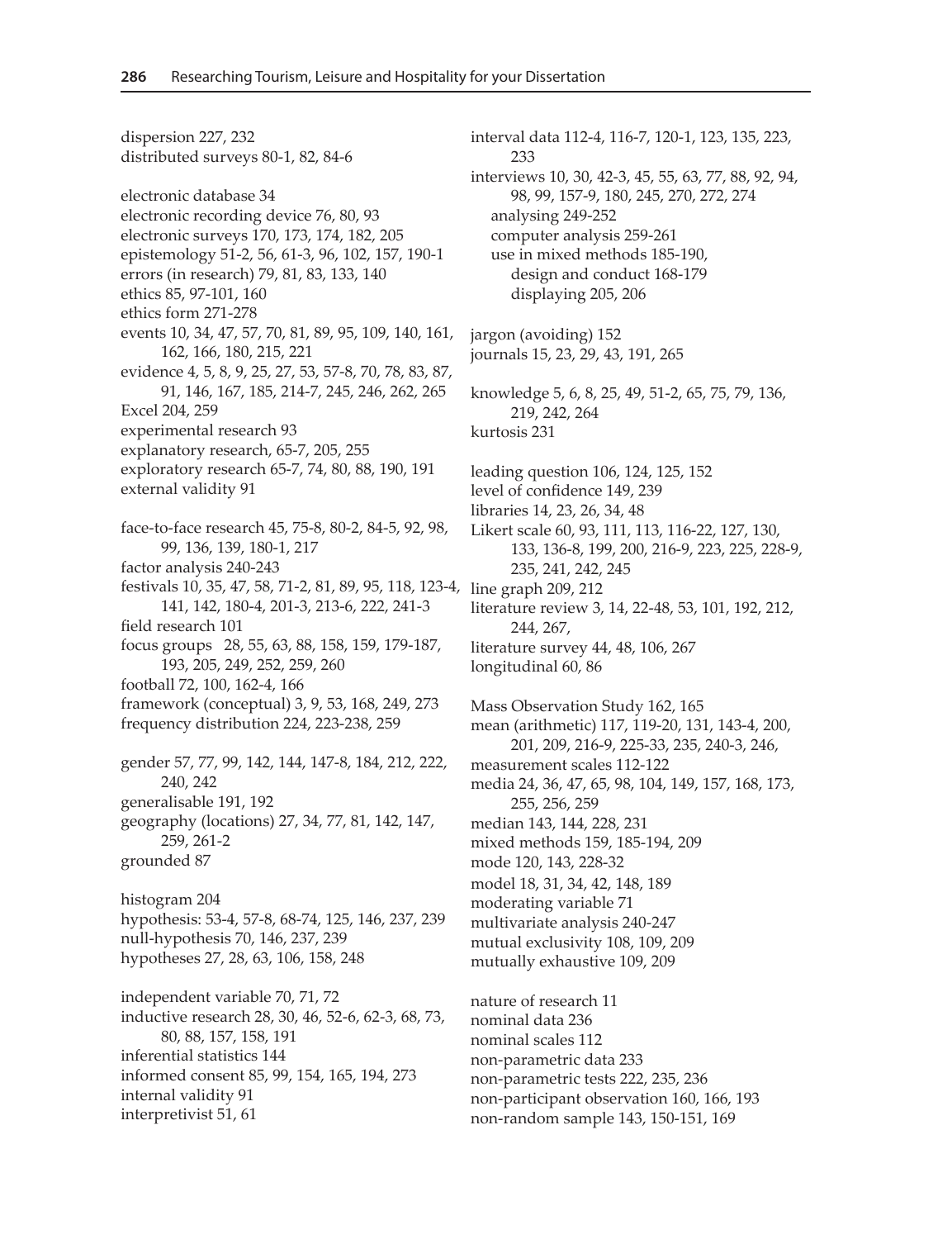non-response 81, 83 note taking 31, 32 objectives 7, 19, 40-3, 73, 78, 90, 92, 104, 106, 109, 128, 133, 152, 169, 170, 178-9, 210, 264, 265 observation 55, 63, 73, 98, 101, 148, 159-167 advantages and disadvantages 164, 165 recording 165-166 role of the observer 162-164 structure 160-162 objectivity 8, 59 official reports 269 ontology 51, 52, 56, 63, 96, 102, 157, 190, 191 open-ended questions 60, 92, 96, 108-112, 123, 127, 130, 171-2, 178, 189, 197, 204, 219, 245, 251-2, 261 opinion polls 149 oral examination 189, 268 ordinal data 223 ordinal scales 112-3, 123 paradigm 27-8, 50-2, 55-6, 60-1, 63, 73, 101-2, 105, 185-8, 190 parametric data 233 parametric test 221, 222, 235, 236 participant observation 63, 160, 166, 193 phenomenology 51, 56, 60-65 philosophy 12, 29, 49-104, 151, 157, 192 pie charts 199, 202, 204, 212 pilot study 41, 83, 93, 95-97, 111, 117, 120, 127, 161, 164, 193, 202, 210 plagiarism 11, 24, 27, 31 planning 69, 148, 179 population: 8, 47, 76-7, 80-1, 142-4, 146-7, 149, 150, 164, 169, 170, 221-2, 233, 235, 240, definition 140-141 positivism 56-60, 61, 64, 105 postal questionnaire 74, 80, 93 preferred statements 123-124 primary data 1, 68, 215, 235, 254, 272 probability 140, 149, 239 probability theory 143-8, 150-1, 226 problem (formulation) 8, 25, 53-5, 64, 94 project (research) 11, 28, 35-6, 42, 55, 58, 62, 66, 67, 90, 93, 95-6, 98, 134, 186-7, 250, 252, 268, 271-4, 276-8 projective techniques 139 psychological 274 psychology 217 purposive sampling 150, 151, 169, 170

qualitative research: techniques and conduct 156-195 data analysis 248-263 quantitative research: techniques and conduct 105-155 data analysis 210-247 question: analysis 210-247, 248-263 attitude questions 114-125, 136-138 closed-ended 108-114 design 105-139 non-standard questions 138-139 open-ended 108-114 sensitive questions 127, 128 sequencing 125-127 qualitative questions 248-263 quantitative questions 210-247 questionnaires: 10, 13, 14, 27-8, 30, 42-3, 45, 55, 58-60, 63-4, 73-75, 88, 90, 92-3, 96, 99, 100, 159, 164-5, 168, 169-73, 183-4, 248, 250, 252, 261, 262, 265, 268, 269, 272-4 analysis 210-247 confidentiality 99-102 design 105-149 pilot 96-98 preparation and use 152 presenting results 197-204 surveys 75-86 use in mixed methods 185-193 quota sampling 150 quotations 196, 207 random sample 144, 147-150, 151 ranking 123-125 range 113, 202, 218, 223, 226, 227, 240 ratio 112, 113-114, 145 reading with a purpose, 20, 28-30, 32, 47, 48 recommendations 39, 42-3, 64, 65, 234, 265-6, 269-70, recording: 274 interviews 173-174, 205, 206 focus groups 181-182, 205, 206 literature review 32, 33 observation 101, 161, 164, 165 referencing 12, 14, 32, 43, 154, 283-284 reliability 59, 90-94, 144, 164, 181, 220 replication 5, 78, 79, 93, 102, 145 representativeness 76-77, 80-4, 89, 140-3, 149, 150-1, 169, 170, 198, 212, 221-2, 235, 240 response rates 80, 82, 85